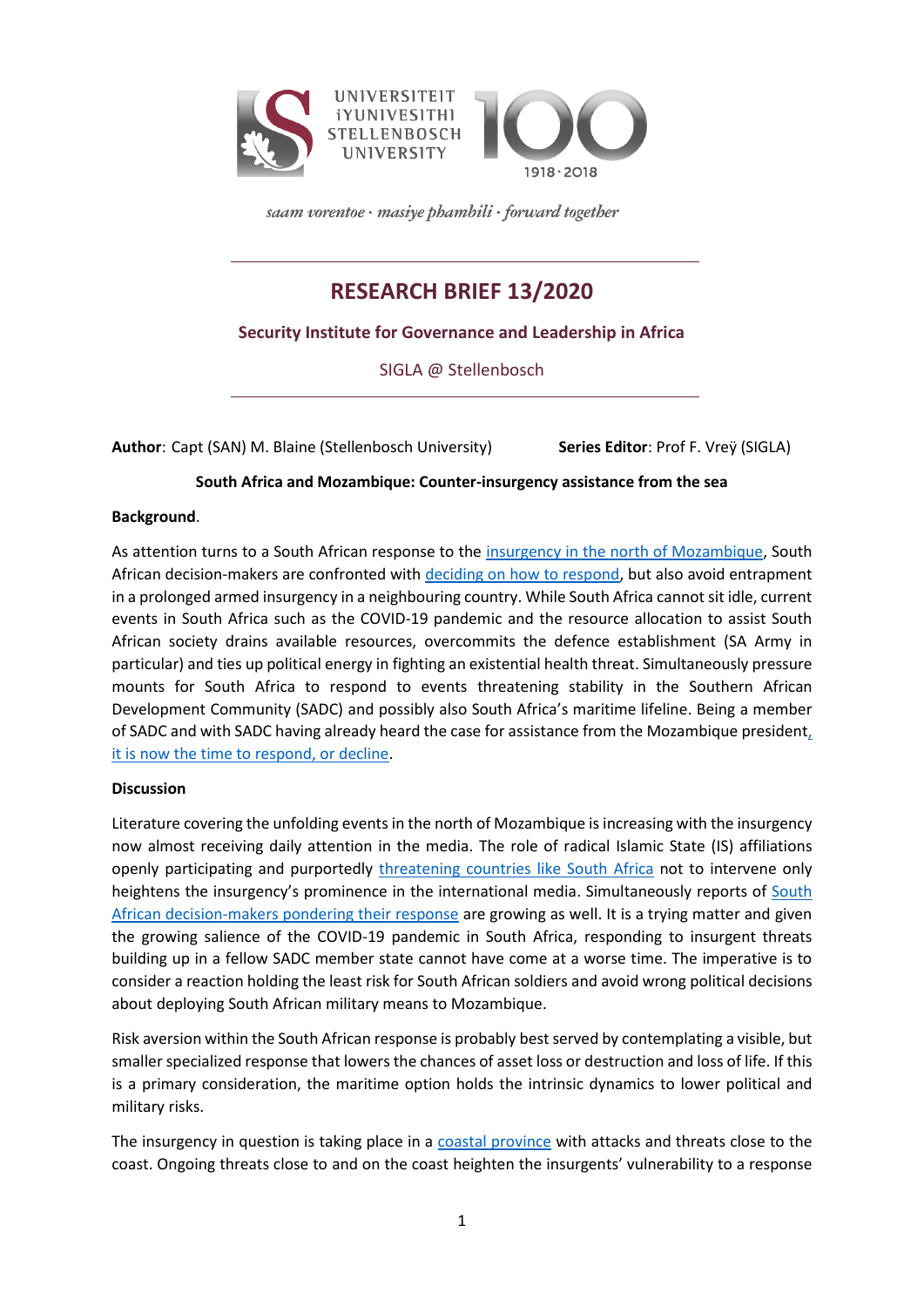from the sea. The critical energy infrastructure under threat is also sea-based and on the coast with this interface requiring attention to building a visible security presence in this domain – if only as a deterrence.

South Africa is probably the only SADC country that can bring a mix of maritime power elements to bear along the Cabo Delgado coast where the threat is most prominent. Naval reach as well as existing MoUs [to patrol the waters off](http://www.dod.mil.za/operations/international/operation_copper.htm) Northern Mozambique are two very important considerations to assist with decision-making and using existing knowledge of the sea off Northern Mozambique. This, however, does not imply preparing for a battle at sea, but rather assisting with liminality of maritime security where the interaction between events on land and threats at sea create security threats. Furthermore, the east coast of Africa shows increasing signs of harder security threats spilling into the Western Indian Ocean with Mozambique as the latest case and driving a better understanding of the maritime response ladder that coastal countries must design.

South Africa must avoid events that could jeopardize its image and undermine constructive involvement. This danger was aptly demonstrated during the [2013 Battle of Bangui](https://www.warbooks.co.za/products/the-battle-in-bangui-the-untold-inside-story-helmoed-romer-heitman?variant=34801915068572) in the Central African Republic where South African decision-makers were caught off-guard. Given that the military option appears to be foremost for the moment, South Africa's capability to construct a maritime response enters the picture. Such a response should not be confused with preparing to do battle at sea, but rather harness the concept of operating from the sea to the land that now features so prominently in the roles of modern and postmodern navies. Irrespective of which vessels are considered, the following remain important facets that frame the inherent advantages offered by a professional navy.

High visibility [attacks on fixed military assets](https://tuskerdaily.com/breaking-islamic-terrorist-group-attacks-military-base-used-by-u-s-forces-in-africa/) remain a feature of Islamic radical elements and indicators of these are evident even at this early stage of the Cabo Delgado insurgency. South Africa is at the same time under pressure to respond to statements directly challenging its investments and [future role in Mozambique.](https://www.biznews.com/global-investing/2020/07/05/islamic-state-mozambique) To respond, intelligent diplomacy and the use of a response from the sea would avoid a sensitive and vulnerable landward footprint and simultaneously lower susceptibility to attacks on South African military assets tied to land bases in Mozambique. The mix of capabilities as well as inherent flexibility that modern naval platforms such as frigates and submarines provide, even below the level of naval warfare, is a clear benefit in this regard. The advantages of using maritime forces are clear. Firstly, decision-makers can shift naval platforms closer or further from the shore to support deployment and to operate more effectively, but with a small military force based on specialized multi-service capabilities held at sea. Secondly, forces can sail up and down along the coast to keep in step with shifting events on land, but remain outside the reach of the enemy. Thirdly, given the mix of capabilities that naval platforms house, information gathering from the sea, or on land with [specialized units able to operate at and from the sea](https://www.defenceweb.co.za/sa-defence/sa-defence-sa-defence/three-sa-navy-platforms-assigned-to-exercise-oxide/) becomes possible. Lastly, adding submarine and helicopter capabilities further enhance the flexibility of a small and specialized sea-based force, which is inherently a factor that keeps land-based insurgent forces off balance and keeps the initiative with the sea-based elements – an enduring imperative during irregular operations. Collectively, sea-based assets, their mix of organic and multi-service capabilities, inherent flexibility and the skills to mix and optimise capabilities while remaining on the coast or over the horizon adds a real force multiplier to any response by South African politico-military decision-makers.

#### **Conclusions**

A South African sea-based response to the threats from the [ISIL affiliated elements](https://www.erassociates.co.za/2020/07/09/alert-129-islamic-state-warns-south-africa-against-mozambique-involvement/) in the Cabo Delgado based Mozambique insurgency can help to build the intelligence picture, do surgical raids or strikes with specialized units from the sea, while maintaining a safe base at sea before any land-based